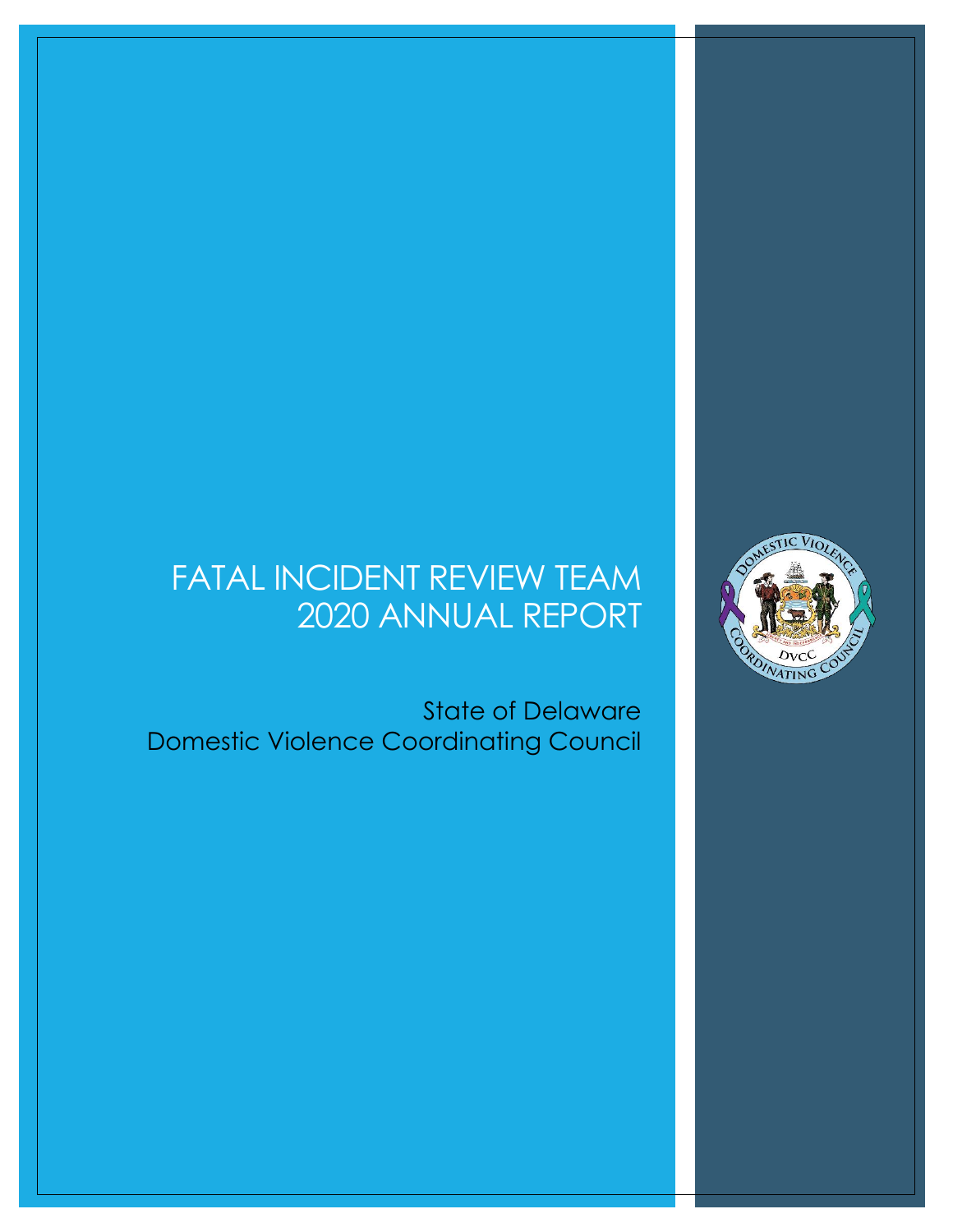The 2020 Fatal Incident Review Team (FIRT) Annual Report provides a summary of the Review Team's activities and accomplishments over the last year. This report contains statistical data for the domestic violence fatalities that occurred in calendar year 2019, as well as information and recommendations from the fatal cases reviewed by FIRT in 2019. This report is a supplement to the Domestic Violence Coordinating Council's Annual Report, which is published in the fall of each year.

In 2019, the review team held three domestic violence fatality reviews. In addition to the reviews, a DVCC staff member represented Delaware at the National Domestic Violence Fatality Review Initiative (NDVFRI) Summit in June 2019 in Flagstaff, Arizona. The summit focused on work being done on the national level to create a uniform reporting method (system) for domestic violence fatalities. The DVCC will continue contact with the NDVFRI as the national initiative progresses.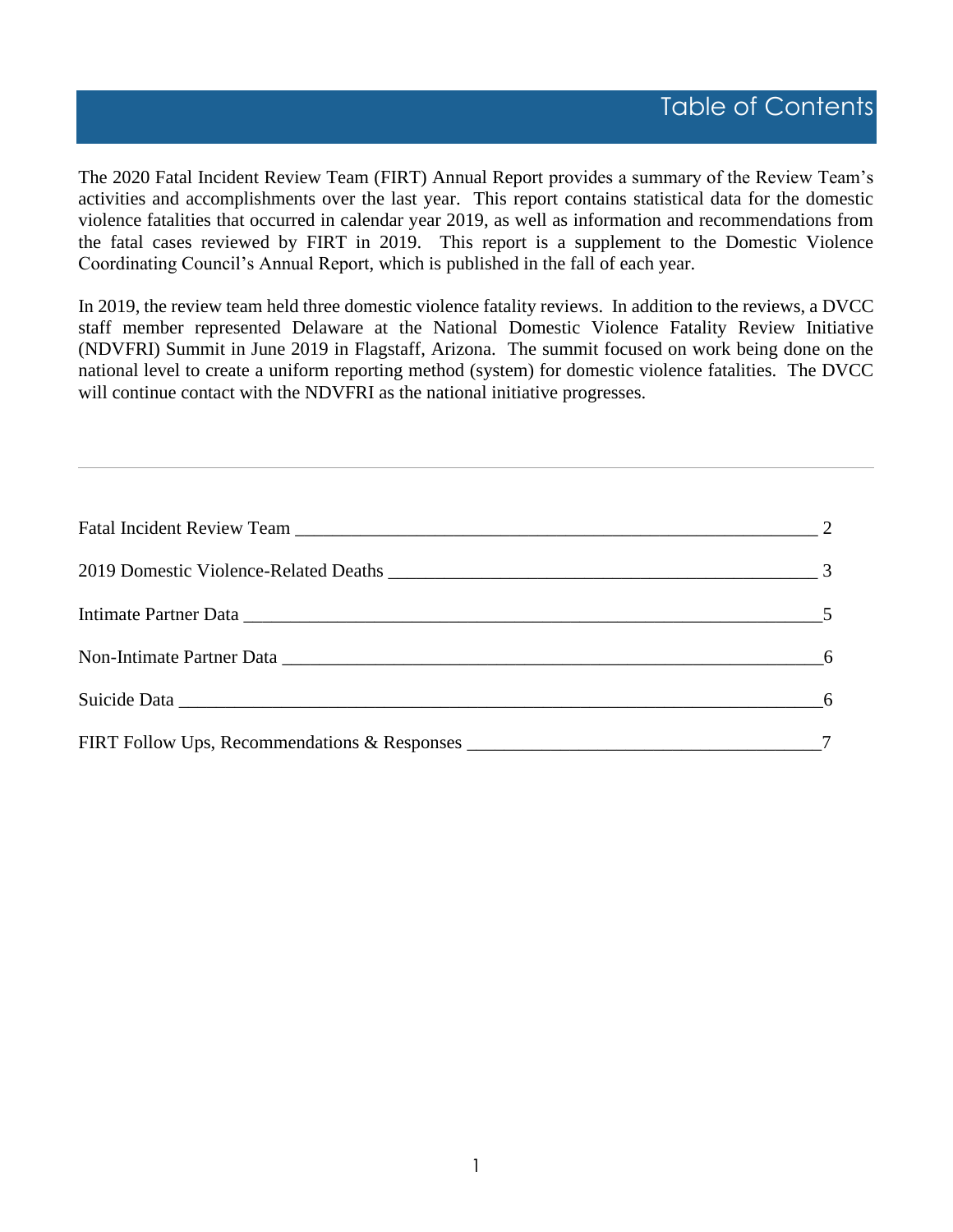## Fatal Incident Review Team

The Domestic Violence Coordinating Council's Fatal Incident Review Team (FIRT) was established by statute in 1996 and became the first statewide team in the country. FIRT members are dedicated professionals who conduct examinations of State agencies and private organizations that had contact with the victim or the perpetrator to assess the system's response. Although domestic violence fatality reviews are retrospective in nature, their purpose is prospective. Reviews focus on identifying trends, patterns and obstacles in services, assessing agency interventions, and most importantly, developing practical recommendations aimed at improving the system and preventing future injury and death. In 2009, the General Assembly granted FIRT the authority to conduct near-death reviews. These reviews enhance the team's ability to improve Delaware's response to domestic violence with the wealth of knowledge that can be gained from speaking directly with the domestic violence survivor about the incident, the history of violence, system involvement, and awareness of resources.

#### **FIRT Co-Chairs**

The Honorable Vincent J. Poppiti The Honorable Jan R. Jurden Professor Dana Harrington Conner

#### **FIRT Members:**

In accordance with 13 Del. C. §2105, in addition to the co-chairs, the Review Team shall consist of:

- The Attorney General or the Attorney General's designee;
- The Chief Defender or the Chief Defender's designee;
- **The Director of the Division of Family Services or the Director's designee;**
- The President Judge of the Superior Court, or the President Judge's designee;
- The Chief Judge of the Family Court or the Chief Judge's designee;
- The Chief Magistrate of the Justice of the Peace Courts or the Chief Magistrate's designee;
- The Director of the Division of Substance Abuse and Mental Health, or the Director's designee;
- **The Commissioner of the Department of Correction or the Commissioner's designee;**
- A law-enforcement officer to be appointed by the Delaware Police Chiefs' Council;
- A treatment provider from a certified batterers' intervention program appointed by the Council;
- Two victim advocates appointed by the Council;
- A victim of domestic violence appointed by the Council; and,
- A licensed health-care professional knowledgeable in the screening and identification of domestic violence cases appointed by the Council.

All members of the Review Team, as well as other individuals invited to participate, are considered part of the review panel for a particular case or incident. The Review Team frequently invites law enforcement personnel to participate in any case in which the agency investigated the death, near-death or had involvement with the victim prior to the domestic violence incident under review. The Review Team may also invite the participation of individuals with particular expertise that would be helpful to the review panel, or representatives from organizations or agencies that had contact with or provided services to the individual prior to the individual's own death or near-death, that individual's abusive partner or family member or the alleged perpetrator of the death or near-death.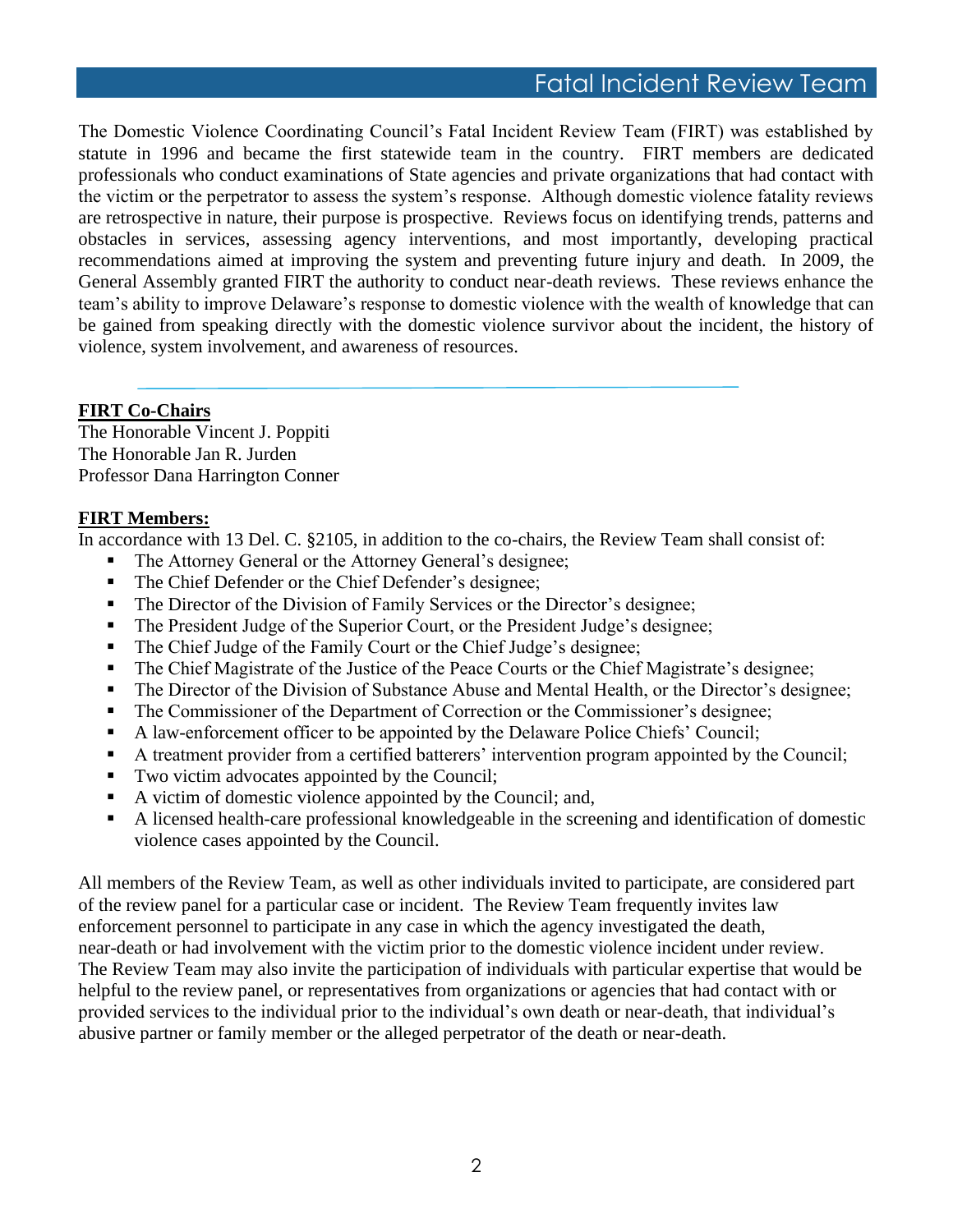## Domestic Violence-Related Deaths

The DVCC tracks domestic violence-related deaths that occur throughout the State of Delaware. These domestic violence-related deaths include victims, perpetrators, or by-standers if the death was a result of domestic violence, either intimate partner violence or between family members.

|                                                                                                         | 2019 | 2018 | 2017           | 2016 | 2015 |
|---------------------------------------------------------------------------------------------------------|------|------|----------------|------|------|
| Incidents of domestic violence related deaths                                                           | 9    |      | 6              | 9    | 6    |
| Victims of domestic violence homicide (plus one near death victim)<br>(excluding by legal intervention) | 8    | 10   | 6              | 9    | 6    |
| Homicides by legal intervention (responding law enforcement)                                            | 0    | 0    | 0              | 0    |      |
| All domestic violence-related homicides                                                                 | 8    | 10   | 6              | 9    |      |
| Perpetrator suicide (excluding by legal intervention)                                                   | 4    | 5    | $\overline{2}$ | 4    |      |
| Total deaths (victim and perpetrator)                                                                   | 12   | 15   | 8              | 13   | 8    |

**\*The demographics of the 8 domestic violence homicide victims and 1 near death victim in 2019 were as follows:** 

|                                                                               | <b>Cause of Death:</b><br>• 2 – Stabbing (including 1 near<br>death victim)<br>$\cdot$ 5 – Firearm<br>• 1- Asphyxiation<br>• 1 – Head Trauma | <b>Victim Relationship to</b><br><b>Offender</b><br>$\cdot$ 1 – Ex-Girlfriend<br>•1 - Minor Child<br>$\bullet$ 1 – Ex – Wife<br>• 2 - Adult Children<br>$\cdot$ 1 – Wife<br>$\cdot$ 1 – Uncle<br>$\cdot 1 - \text{Other}^{**}$ |                                                                          |
|-------------------------------------------------------------------------------|----------------------------------------------------------------------------------------------------------------------------------------------|--------------------------------------------------------------------------------------------------------------------------------------------------------------------------------------------------------------------------------|--------------------------------------------------------------------------|
|                                                                               | <b>Victim</b>                                                                                                                                | Perpetrator                                                                                                                                                                                                                    |                                                                          |
| <b>Race</b><br>- 3 Caucasian<br>$-4$ Black<br>$\blacksquare$ 2 Hispanic       | <b>Gender</b><br>- 4 Female<br>• 5 Male                                                                                                      | <b>Race</b><br>• 3 Caucasian<br>$-4$ Black<br>- 2 Hispanic                                                                                                                                                                     | <b>Gender</b><br>• 8 Male<br>• 1 Female                                  |
| $\blacksquare$ 1 age 1<br><b>2</b> ages 16 to 25<br>$\bullet$ 3 ages 26 to 35 | <u>Age</u><br>$\blacksquare$ 1 age 36 to 45<br>$-1$ age 46 to 55<br>$-1$ age 76 to 85                                                        | <u>Age</u><br>$\blacksquare$ 1 age 16 to 25<br>$\blacksquare$ 1 age 26 to 35<br>$\bullet$ 3 ages 36 to 45                                                                                                                      | $-2$ ages 46 to 55<br>$\blacksquare$ 1 age 56 to 65<br>$-1$ age 76 to 85 |

●These cases have not been reviewed by the Fatal Incident Review Team● \*\*Other can be defined as a man who killed his female partner's former boyfriend.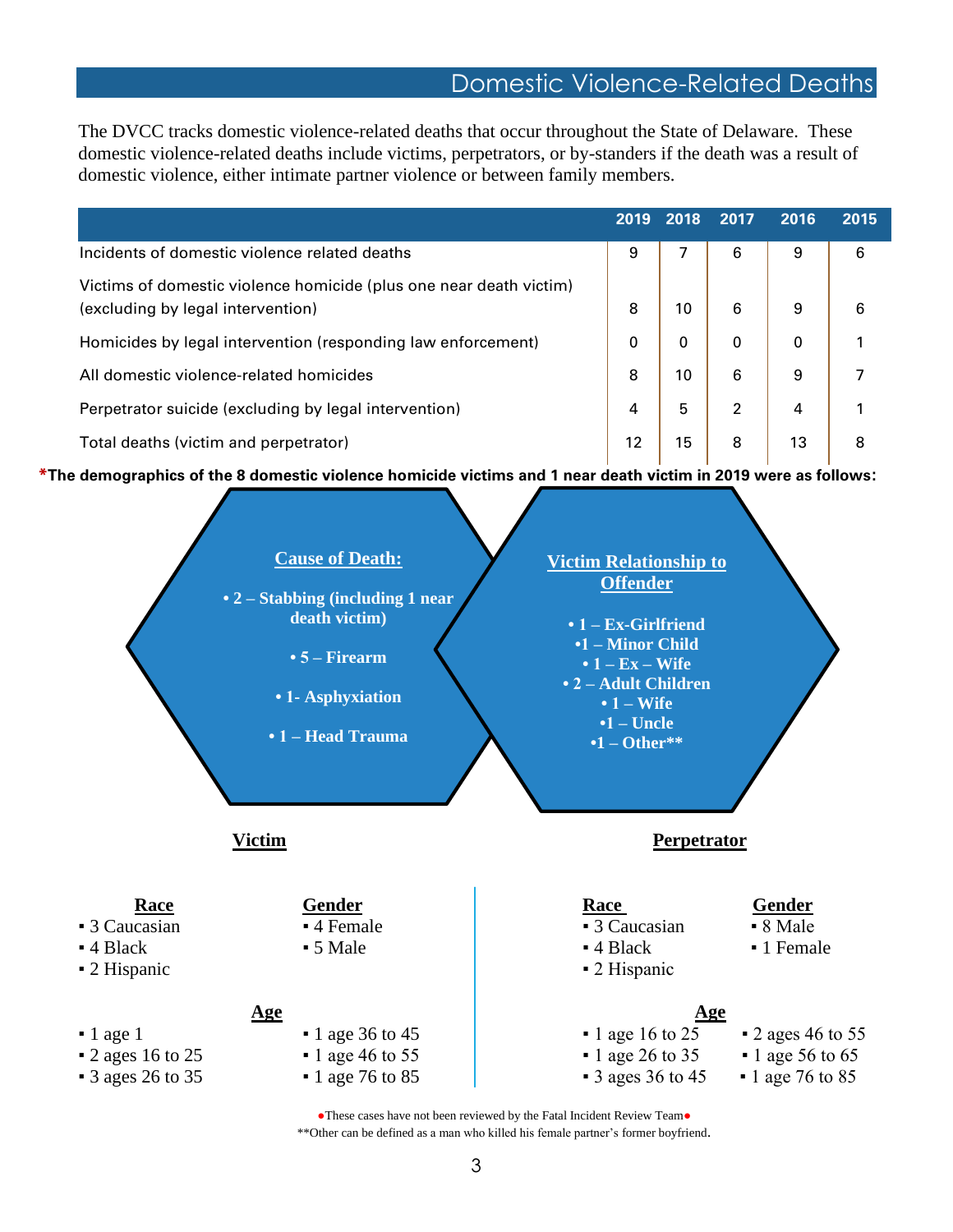## Domestic Violence-Related Deaths

This portion of the report is a collection of data from 140 domestic violence fatal incident reviews conducted by FIRT between 1996 and 2019. These reviews included cases where prosecution was completed by the Department of Justice and the Department of Justice authorized FIRT to conduct a final review. The cases reviewed do not reflect all domestic violence homicides or near-deaths in

#### **Domestic Violence-Related Deaths and Near-Deaths**

| Homicide Victims                         | 121 |
|------------------------------------------|-----|
| Perpetrator Suicides Following Homicides | 30  |
| Suicide Only                             | 23  |
| Undetermined Victim Deaths*              |     |
| Near-Death                               | ર   |

Delaware since 1996. Of the 140 fatal incident reviews, there were 175 domestic violence-related deaths and 3 near-deaths.



\* If a case lacks a clear indicator as to whether or not the death was intentionally caused by another or accidental, the case will remain suspicious in nature and the exact manner of death will be undetermined.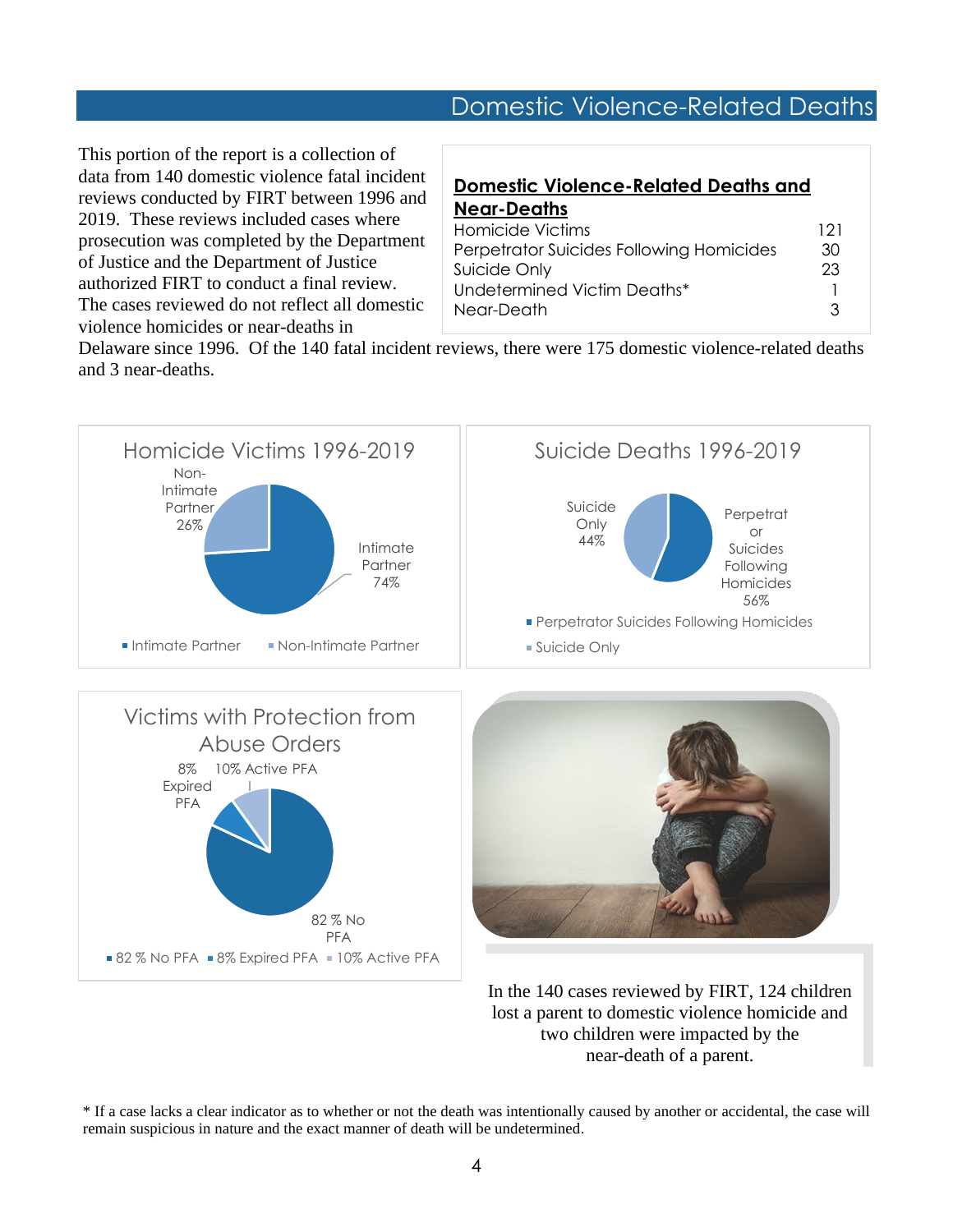Of the 121 homicide victims and 3 near-death victims reviewed by FIRT, 91 victims or 73% of the homicides occurred in a past or present intimate partner relationship. The term "intimate partner" includes current and former spouses, current and former dating couples with or without a child in common, and teen dating couples. Intimate partners may be of the same gender.

**Out of 88 intimate partner homicides or near-deaths, 49% of the homicides occurred when a victim attempted to leave or had ended a relationship with the perpetrator.** 

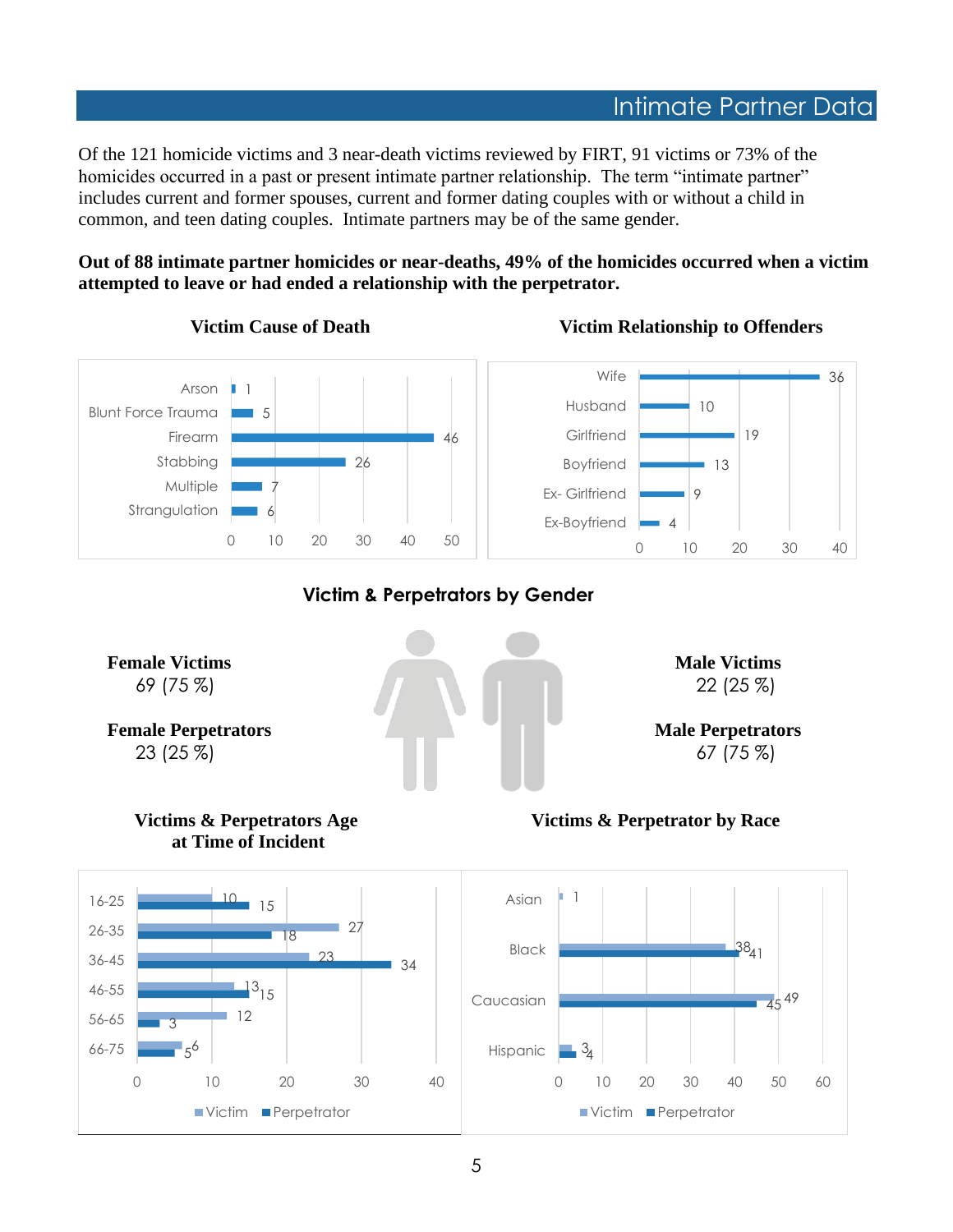## Non-Intimate Partner Data

Domestic violence-related deaths between non-intimate partners include individuals with a familial relationship such as parent/child or sibling relationship.

Of the 121 homicide victims included in this report, 32 victims were "non-intimate partners." Also included in these homicide numbers are victims who were bystanders (acquaintances or strangers).



#### **Victim Relationship to Offender Manufacture 1 Victim Cause of Death**



Of the 175 domestic violence-related deaths included in this report, there were 30 perpetrator **Murder/Suicide** suicides following a homicide or murder/suicide. **Perpetrators** 

"Domestic violence-related suicides" are counted separately from the murder/suicide cases. The **Cause of Death** suicide only cases are victims or perpetrators who **Suicide Only** have taken their own lives and have a significant history of abuse by or toward their partner. There was a total of 24 domestic violence-related suicides, including one undetermined death where it could not be concluded if it was accidental or a suicide.



Train **1** Overdose 1 Hanging **1** 2

Firearms

6

Suicide Data

18

0 5 10 15 20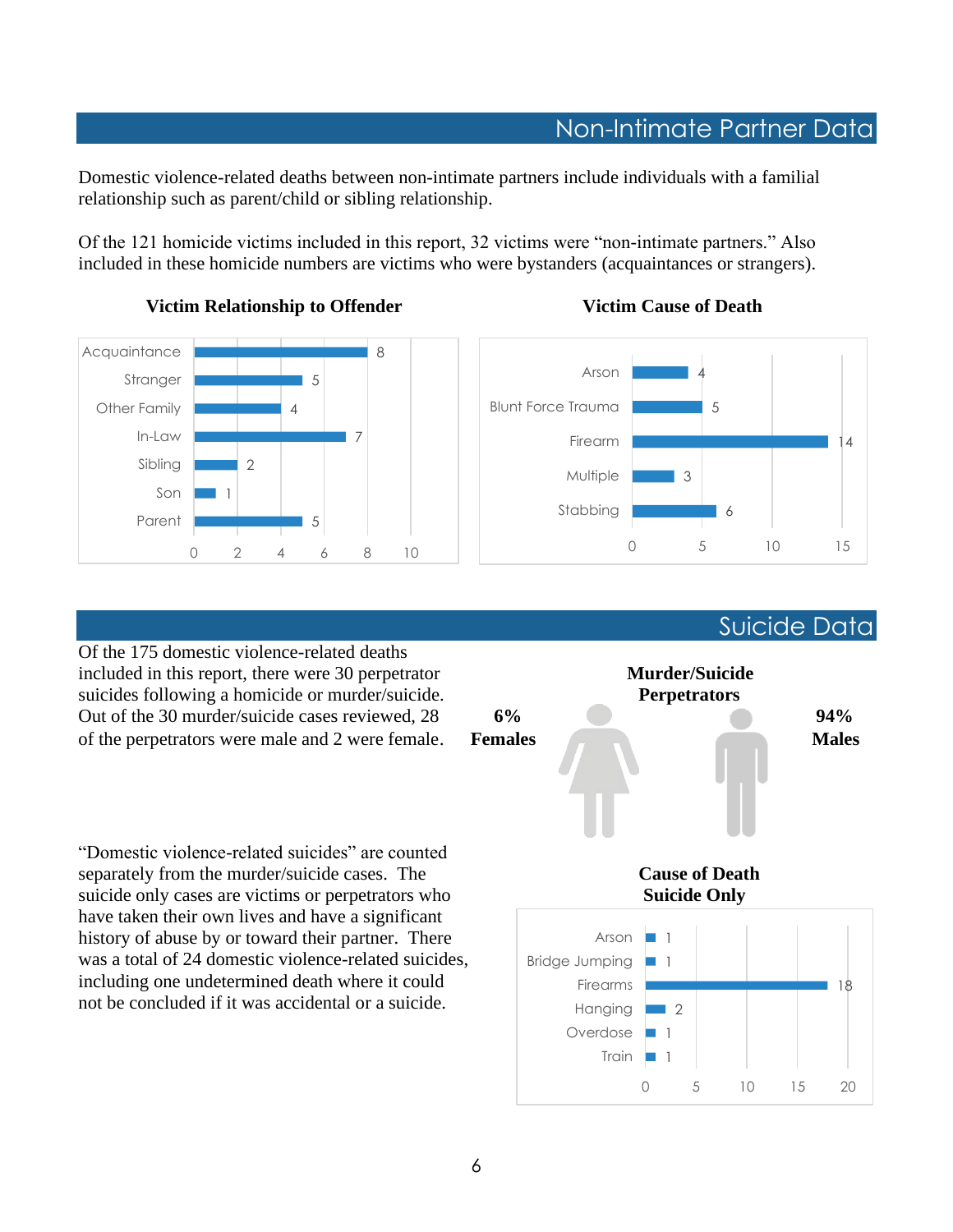#### FIRT Follow Ups, Recommendations & Responses

The ultimate purpose for reviewing domestic violence fatalities is to reduce the incidence of such deaths. At the end of each case review and following the presentation of information, Review Team members are asked if they have any recommendations for improving the system response to domestic violence.

The 2020 FIRT recommendations were sent to the relevant agencies. Prior year FIRT recommendations are also listed in the report with 2020 updates. The responses to the recommendations are listed in the report in **BOLD**.

The Domestic Violence Coordinating Council is extremely grateful to the participating agencies and their commitment towards improving the system's response to domestic violence. We are fortunate to have the high level of cooperation demonstrated by the agencies' responses to the Fatal Incident Review Team's recommendations.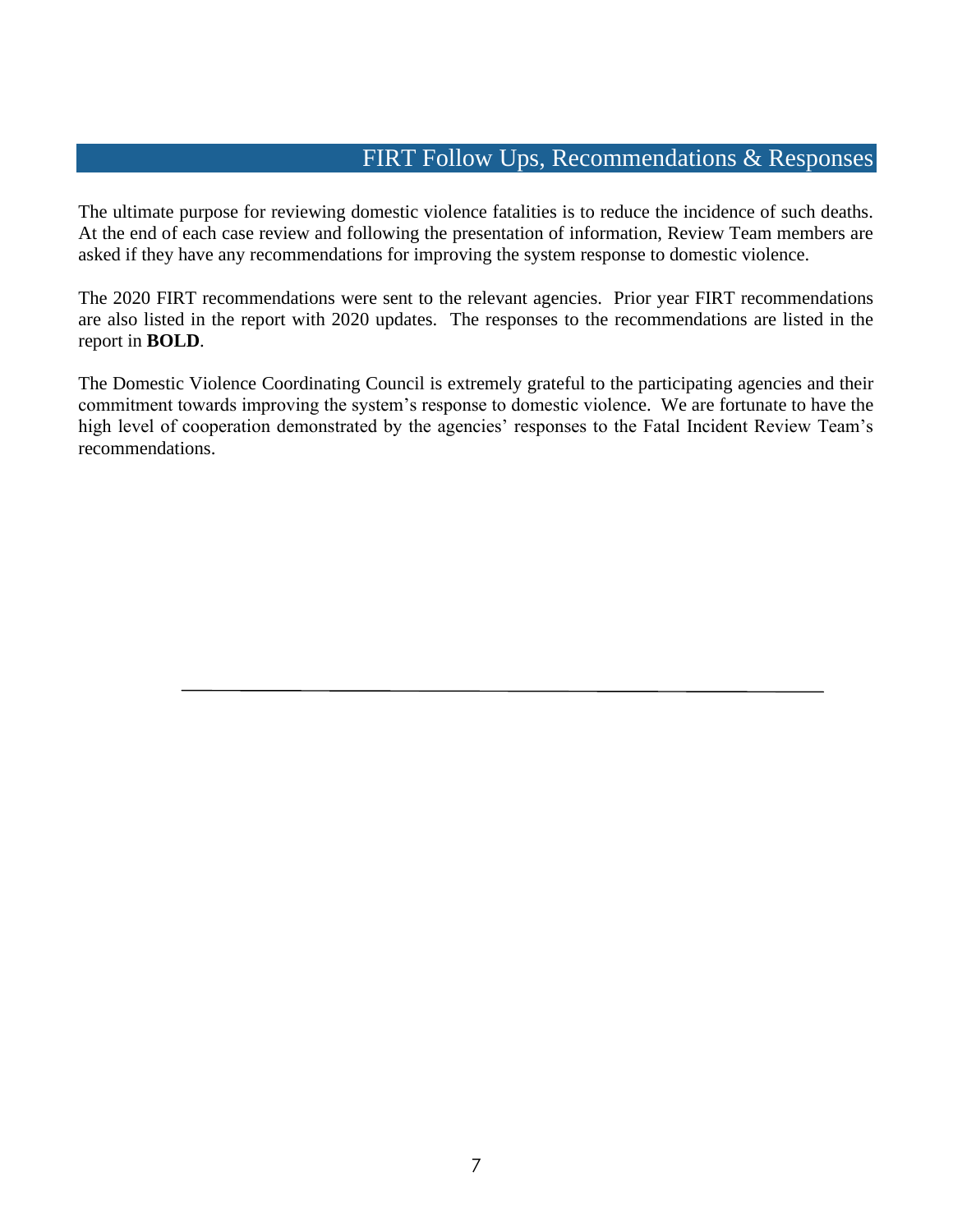#### **2020 Recommendation**

#### **Department of Justice**

Encourage the attorneys to offer a proffer of the underlying facts of a case to the sentencing Judge to provide the Court with a more complete picture.

#### **Response:**

**1. The State Prosecutor will instruct all Deputy Attorneys General in the Criminal Division to offer a proffer of the basic underlying facts to a sentencing judge prior to sentencing a defendant in a criminal case.** 

**2. The Criminal Division in the Delaware Department of Justice will conduct a statewide training related to effectively prosecuting a domestic violence case for all criminal Deputy Attorneys General. The training will consist of the following topics:** 

**(1) recognizing domestic violence;**

**(2) understanding the cycle of violence and how it effects a criminal prosecution; and**

**(3) the available resource for victims and defendants to address underlying issues of domestic violence.** 

#### **2020 Recommendation Family Court**

#### Family Court consider the addition of a cover page to the Protection from Abuse petition that provides victim resources including the Domestic Violence Advocacy Program and legal resources.

**\_\_\_\_\_\_\_\_\_\_\_\_\_\_\_\_\_\_\_\_\_\_\_\_\_\_\_\_\_**

#### **Response:**

**Family Court is drafting a Resources for Domestic Violence Victims cover page that will be attached to the Protection from Abuse Petition. The cover page will include information on the Domestic Violence Advocacy Program, legal assistance resources, the Domestic Violence Intervention Program, and the E-Courtroom.**

**\_\_\_\_\_\_\_\_\_\_\_\_\_\_\_\_\_\_\_\_\_\_\_\_\_\_\_\_\_**

#### **2020 Recommendation**

#### **Office of Defense Services**

Encourage the attorneys to offer a proffer of the underlying facts of a case to the sentencing Judge to provide the Court with a more complete picture.

#### **Response:**

**While we do not agree with the mechanism that the team is suggesting, our Attorneys, Mitigation Specialists, Forensic Social Specialists and Partners for Justice all attempt to determine the issues that led to our client's offenses and seek appropriate treatment both within and without the Court and Correctional systems. The mechanism being suggested by the Review Team, however, may be inconsistent with our professional responsibilities to our clients'.**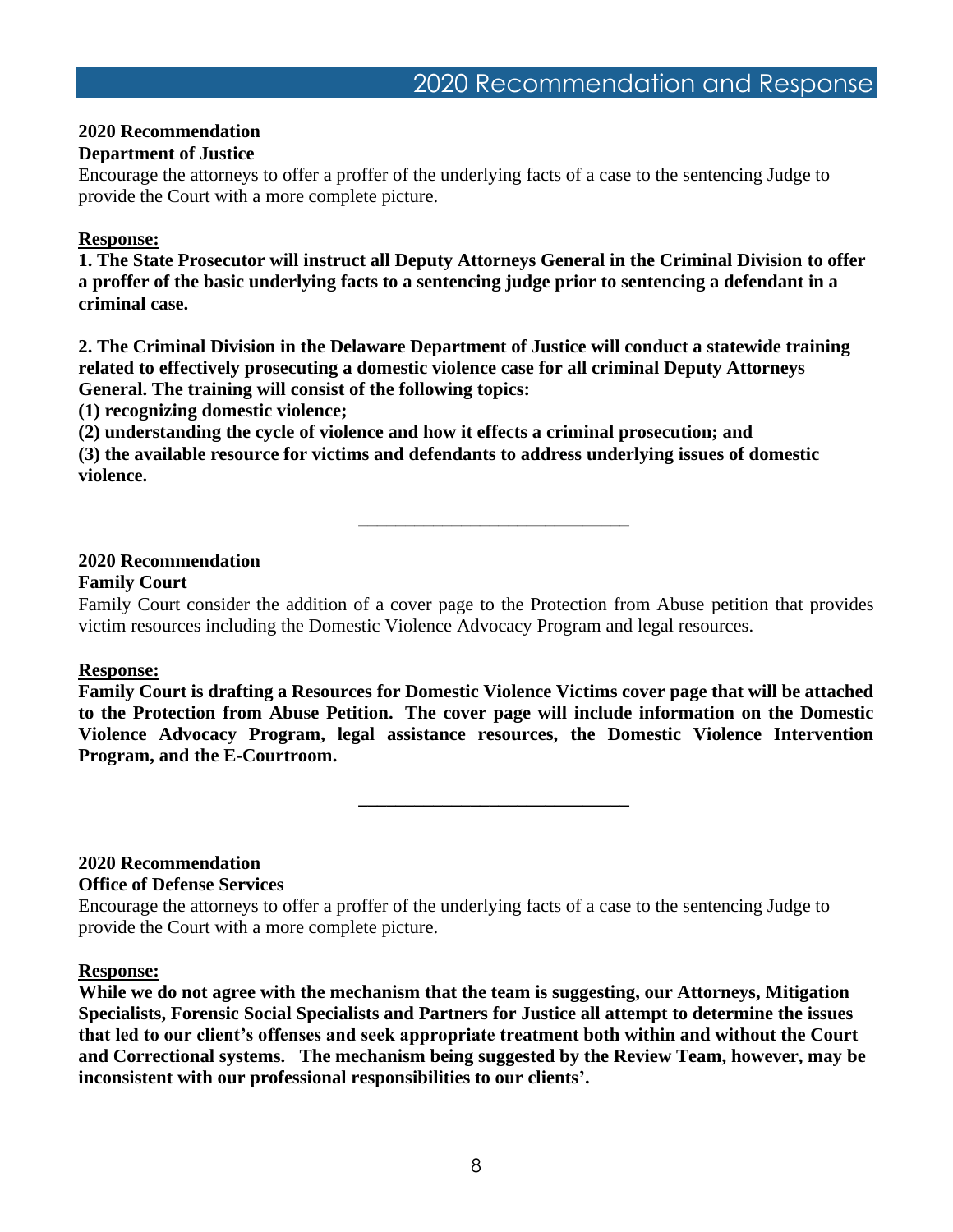#### **2020 Recommendation Domestic Violence Coordinating Council**

1. The DVCC shall research potential links between substance abuse and domestic violence; particularly, potential resources available for middle school age children and their parents regarding substance abuse prevention and treatment.

#### **Response:**

The DVCC staff will present the recommendation to the Council at the March 2020 Quarterly Meeting.

2. The DVCC will send a letter to Superior Court, Family Court, Court of Common Pleas and Justice of Peace Court, the Office of Defense Services and the Department of Justice citing statistics of domestic violence offenses including offenses with deadly weapons and detailing the importance of identifying such offenses as it relates to recommending the DVCC certified treatment programs in domestic violence cases.

#### **Response:**

The DVCC staff will present the recommendation to the Council at the March 2020 Quarterly Meeting.

## 2019 Recommendation and Response

#### 1. **2019 Recommendation**:

The DVCC shall explore opportunities for large scale public service announcements and promotion of domestic violence resources, especially to new or relocating residents in Delaware.

#### Response:

DVCC staff will research costs and develop a plan to implement a large-scale public service announcement and promotion of domestic violence resources throughout the state. The staff will prioritize and focus on areas targeting individuals relocating to Delaware.

#### **2020 FIRT Report Update:**

The Government Information Center (GIC) has highlighted a link to resources for domestic violence on the "Moving to Delaware" page on Delaware.gov.

The DVCC continues to explore opportunities and resources to support a large-scale public service announcement and promotion of domestic violence services in the state.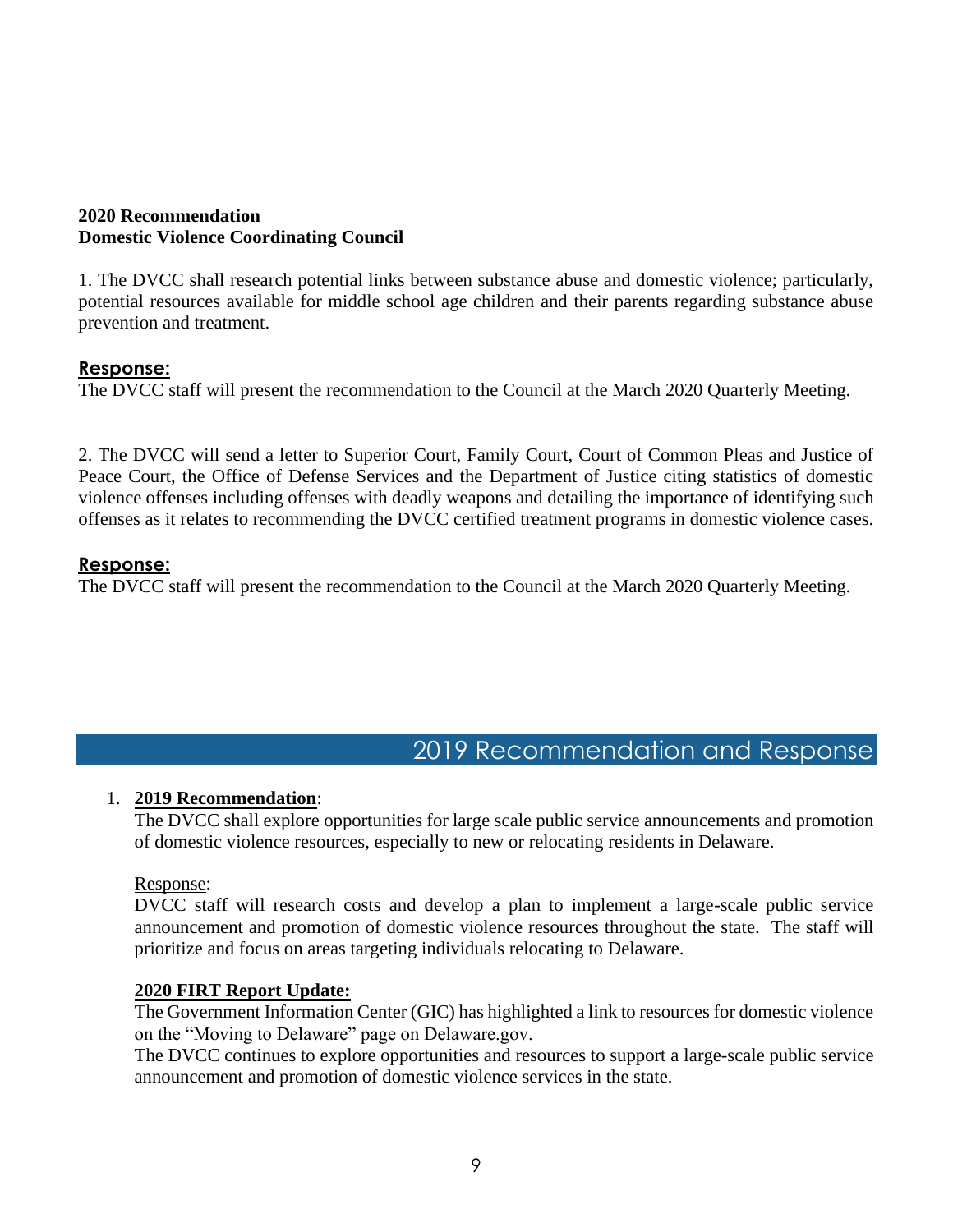#### 1. **2018 Recommendation**:

The DVCC shall implement and sustain ongoing training to the Medical Community (especially Women and Children as well as emergency care) on the issues relating to the impact of domestic violence and sexual assault.

#### **Response:**

The DVCC staff will work with the Medical and Training Committees to explore opportunities to provide training and education on domestic violence and sexual assault.

#### **2019 FIRT Report Update:**

The DVCC Medical Committee was reestablished in December 2018. The above mentioned FIRT recommendation will be forwarded to this committee.

#### **2020 FIRT Report Update:**

**The DVCC Medical Committee is currently working on updating the Medical Manual. Once the Medical Manual is updated, a distribution and training plan will be created.** 

#### 2. **2018 Recommendation:**

The DVCC should explore implementing and sustaining large scale awareness campaigns on domestic violence and sexual assault in multiple languages.

#### **Response:**

DVCC staff will explore various outreach campaigns and media campaigns that provide information and support around healthy relationships and abuse (to promote reporting options, hotline numbers, community resources, safety planning, etc.)

#### **2019 FIRT Report Update:**

The DVCC staff will research costs and develop a plan to implement and sustain a large scale awareness campaign on domestic violence and sexual assault in multiple languages.

#### **2020 FIRT Report Update:**

**The DVCC staff will continue to research costs and develop a plan to implement and sustain a large-scale awareness campaign on domestic violence and sexual assault in multiple languages.**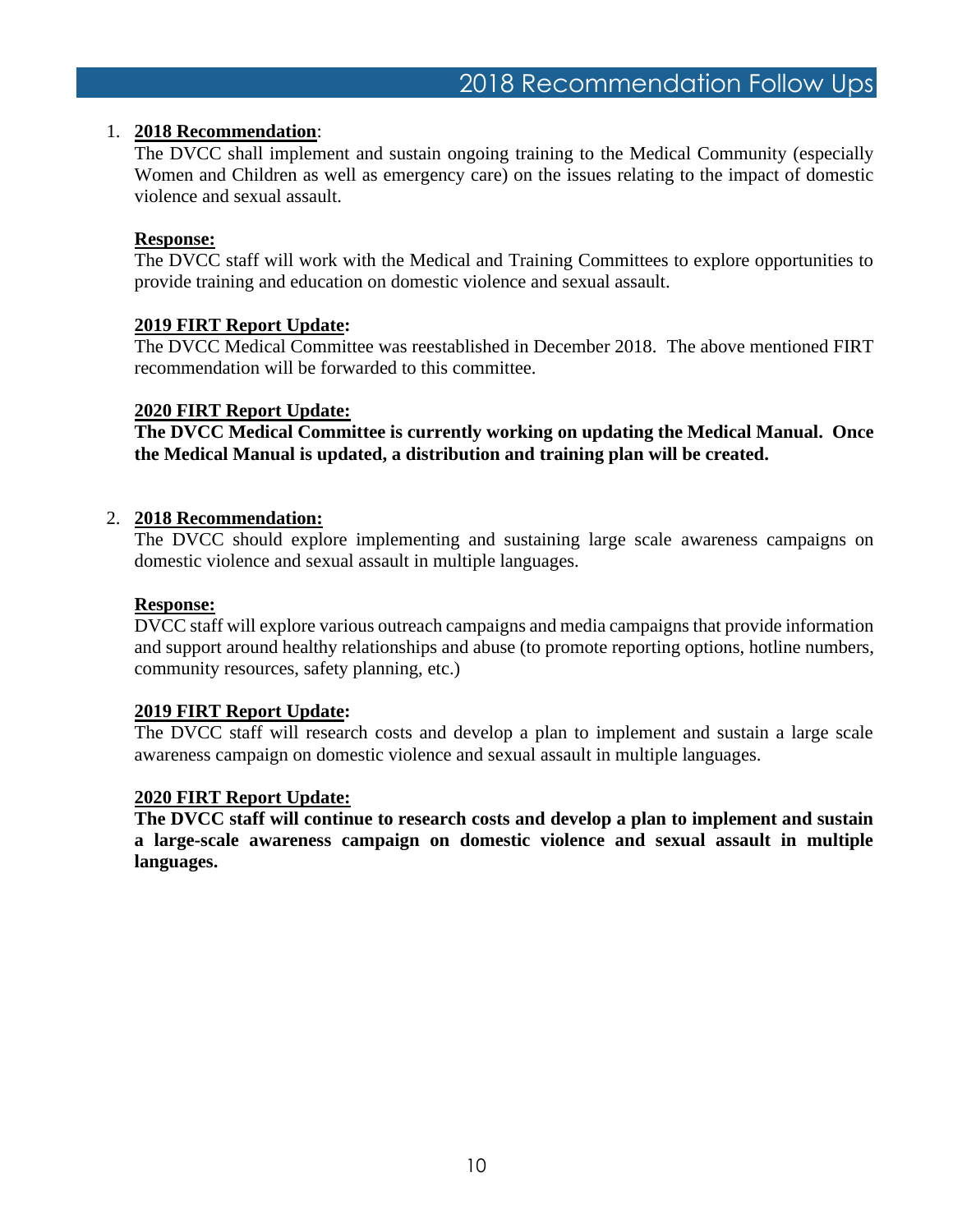#### 1. **2017 Recommendation**:

The DVCC will explore opportunities for a Needs Assessment (including focus groups) with the Hispanic Community in Delaware.

#### **Response**:

The DVCC will explore the possibility of a Needs Assessment in the Hispanic Community in Delaware as it relates to services provided to those affected by domestic violence.

#### **2018 FIRT Report Update**:

The DVCC will explore opportunities for a Needs Assessment in the Hispanic Community through the DVCC Immigration Committee. This committee will include this topic on their March 2018 meeting agenda.

#### **2019 FIRT Report Update:**

The DVCC Immigration Committee meeting recently had a representative from La Colectiva of Delaware share some of the work that is being done with the Hispanic Immigrant population. One of the areas La Colectiva is concentrating on is research on the needs of those in the Hispanic Immigrant population. DVCC staff will consult with the group regarding its research findings**.** 

#### **2020 FIRT Report Update:**

**The DVCC Immigration Committee continues to discuss the best way to assess the needs of the Hispanic Community in Delaware**.

2016 Recommendation Follow Ups

#### 1. **2016 Recommendation**:

The DVCC shall continue to discuss the development of a Domestic Violence High Risk Team in Delaware to enable and enhance better communication and collaboration among stakeholders.

#### **Response**:

The DVCC has established a workgroup of stakeholders to explore the feasibility of developing a Domestic Violence High Risk Team in Delaware. The DVCC supports this effort to enhance communication and collaboration among stakeholders to help victims and survivors of domestic violence.

#### **2017 FIRT Report Update**:

The DVCC continues to meet with stakeholders to explore the creation of a Domestic Violence High Risk Team in Delaware. In March 2017, a Domestic Violence High Risk Team Ad Hoc Advisory Board was formed. This Advisory Board is tasked with examining memorandums of understanding, referral forms, and a means of tracking high risk domestic violence cases. The Ad Hoc Advisory Board will also research issues related to confidentiality for Domestic Violence High Risk Team members regarding information sharing across agencies as well as any possible statutory changes.

#### **2018 FIRT Report Update**:

The DVCC met with stakeholders to explore the creation of a Domestic Violence High Risk Team in Delaware. In March 2017, a Domestic Violence High Risk Team Ad Hoc Advisory Board was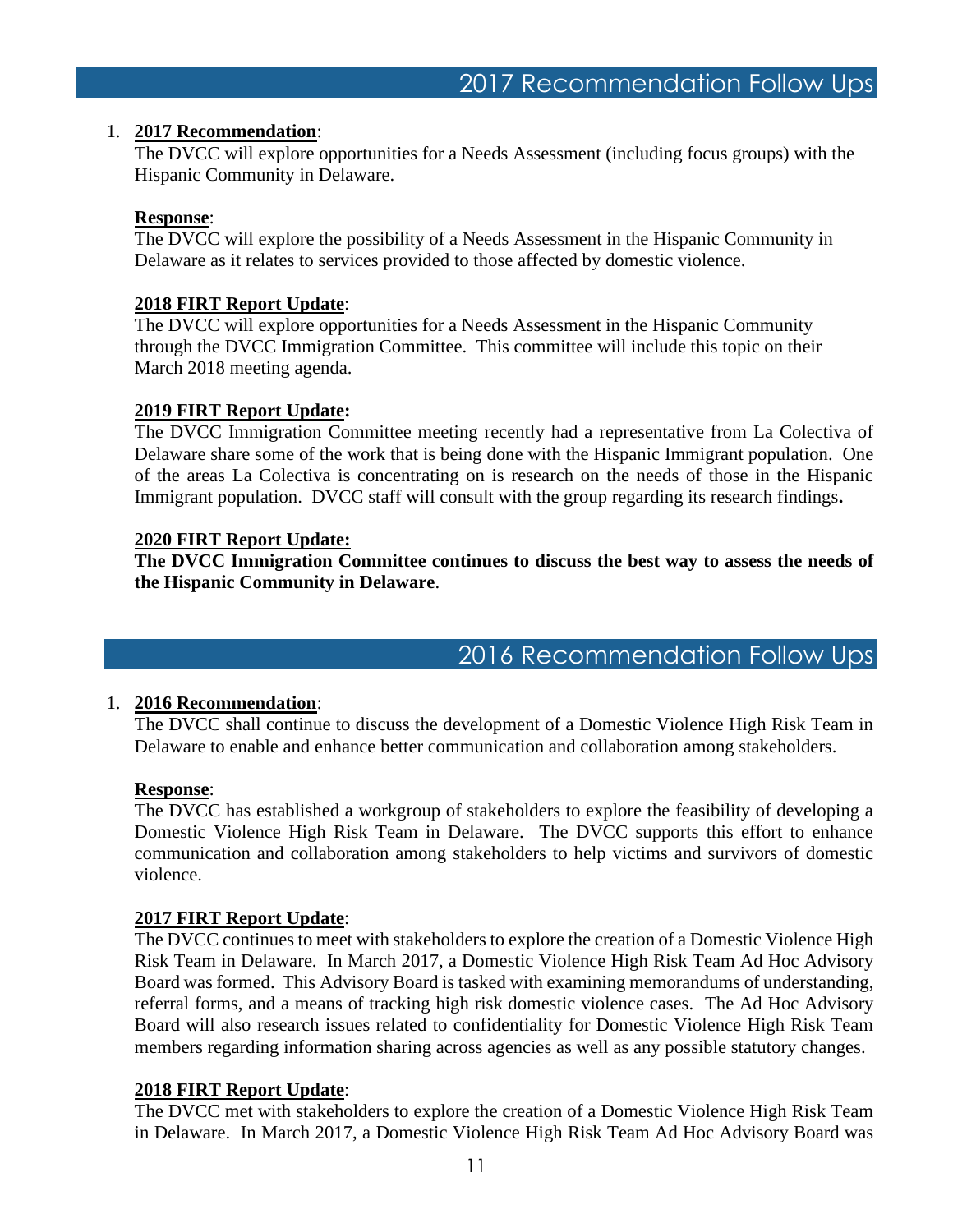created. This Ad Hoc Advisory Board examined a number of issues as it relates to the formation of a domestic violence high risk team. The Domestic Violence High Risk Team Ad Hoc Advisory Board concluded their work with a summary report and recommendations that have been presented to the Domestic Violence Coordinating Council, which is currently pending approval.

#### **2019 FIRT Report Update:**

The recommendations from the Domestic Violence High Risk Team Ad Hoc Advisory Board were approved by the Domestic Violence Coordinating Council. In addition, the DVCC was approved for Victims of Crime Act (VOCA) funding to contract a Domestic Violence High Risk Team Coordinator position. The DVCC anticipates this position being filled in the first quarter of 2019**.** 

#### **2020 FIRT Report Update:**

**The DVCC has hired a Domestic Violence High Risk Team Coordinator for the Kent County pilot. The policies and procedures for the high-risk team have already been established and the group has already begun meeting and screening high risk cases for Kent County.** 

## 2016 Recommendation Follow Ups

#### **THE CLERK OF THE PEACE**

#### 1. **2016 Recommendation**:

The Clerks of Peace should provide domestic violence and blended family information and resources to marriage license applicants.

#### **Response**:

The Clerk of Peace offices in New Castle and Sussex County offices will have domestic violence and blended family information available, supplied by the DVCC, to applicants for marriage licenses.

#### **2017 FIRT Report Update**:

Members of the Fatal Incident Review Team are continuing to develop information on domestic violence and blended families for the Clerk of the Peace. Once completed, DVCC staff will provide the information to New Castle County and Sussex County Clerk of the Peace offices for distribution for marriage license applicants.

#### **2018 FIRT Report Update**:

The DVCC will provide the resources for the Clerks of the Peace that include domestic violence information that is applicable to blended families as well as other marriage license applicants.

#### **2019 FIRT Report Update**:

DVCC staff will provide a draft of the resource information at an upcoming FIRT meeting. Upon approval of the resource, it will be provided to the Clerk of the Peace offices for distribution to marriage license applicants.

#### **2020 FIRT Report Update:**

**DVCC staff will provide a draft of the resource information at an upcoming FIRT meeting. Upon approval of the resource, it will be provided to the Clerk of the Peace offices for distribution to marriage license applicants.**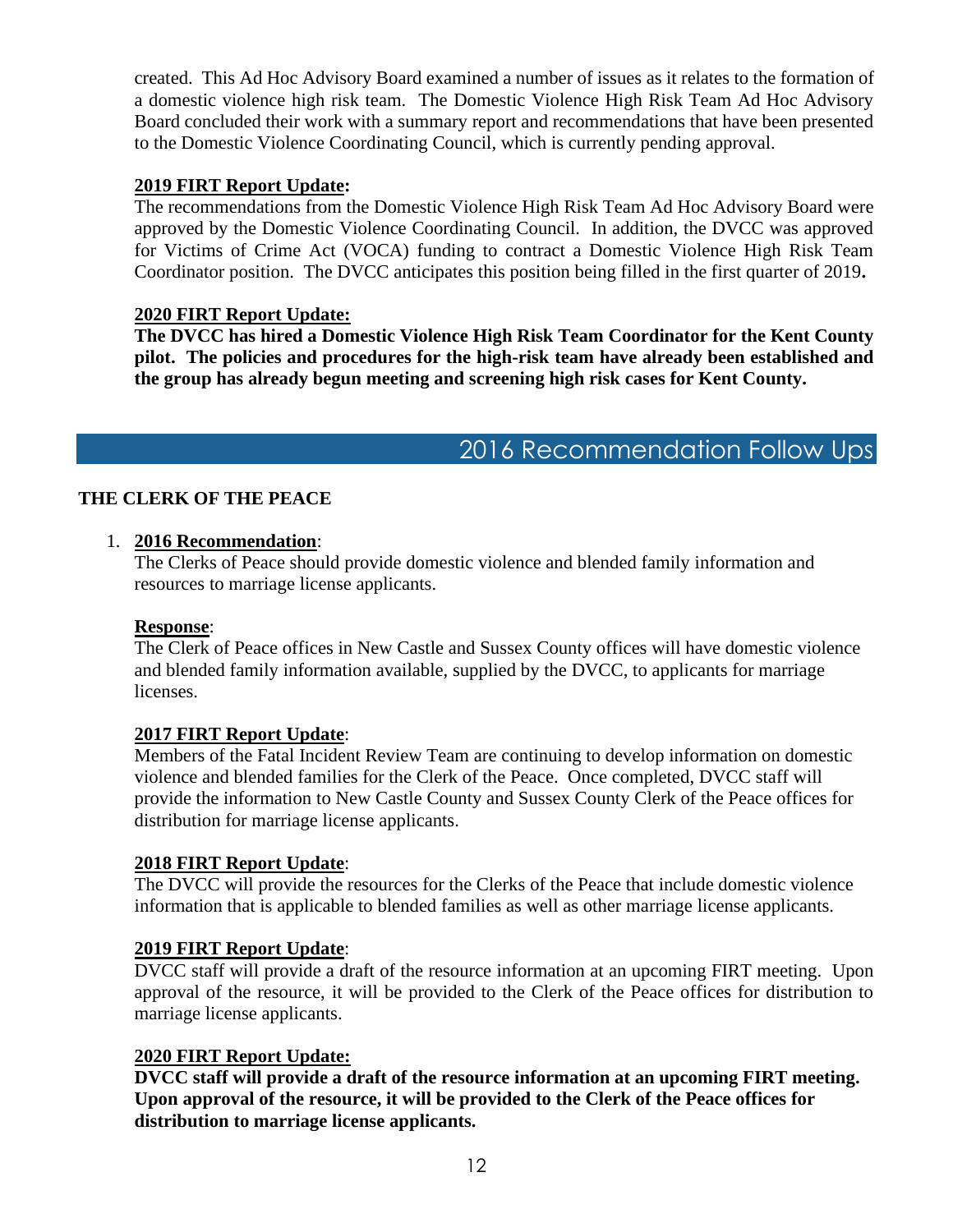## If you are in danger, please call 911

## **Domestic Violence/Rape Crisis**  $\qquad$  **DVCC**

## **24-Hour Hotline Numbers** Leonard L. Williams Justice Center

## **New Castle County**

| TTY               | 1-800-232-5460 |        | http://dvcc.delaware.gov |
|-------------------|----------------|--------|--------------------------|
| Rape Crisis       | 1-800-773-8570 |        |                          |
| Bi-lingual        | 302 762 - 6110 | Fax:   | 302 255-2236             |
| Domestic Violence | 302 762-6110   | Phone: | 302 255-0405             |

## **Northern Kent County**

Domestic Violence 302 678-3886 **DVCC** 

## **Kent & Sussex Counties | County Office**

Rape Crisis 1-800-773-8570 Suite 105 Bi-lingual 302 745-9874 13 S. W. Front Street

# **Main Office**

 Suite 700 500 N. King Street

| Phone: | 302 255-0405 |
|--------|--------------|
| Fax:   | 302 255-2236 |

## [http://dvcc.delaware.gov](http://dvcc.delaware.gov/)

# **Kent & Sussex**

**Domestic Violence** 302 422-8058 Milford State Service Center Milford, DE 19963

> Phone: 302 424-7238 Fax: 302 424-5311

**[http://dvcc.delaware.gov](http://dvcc.delaware.gov/)**